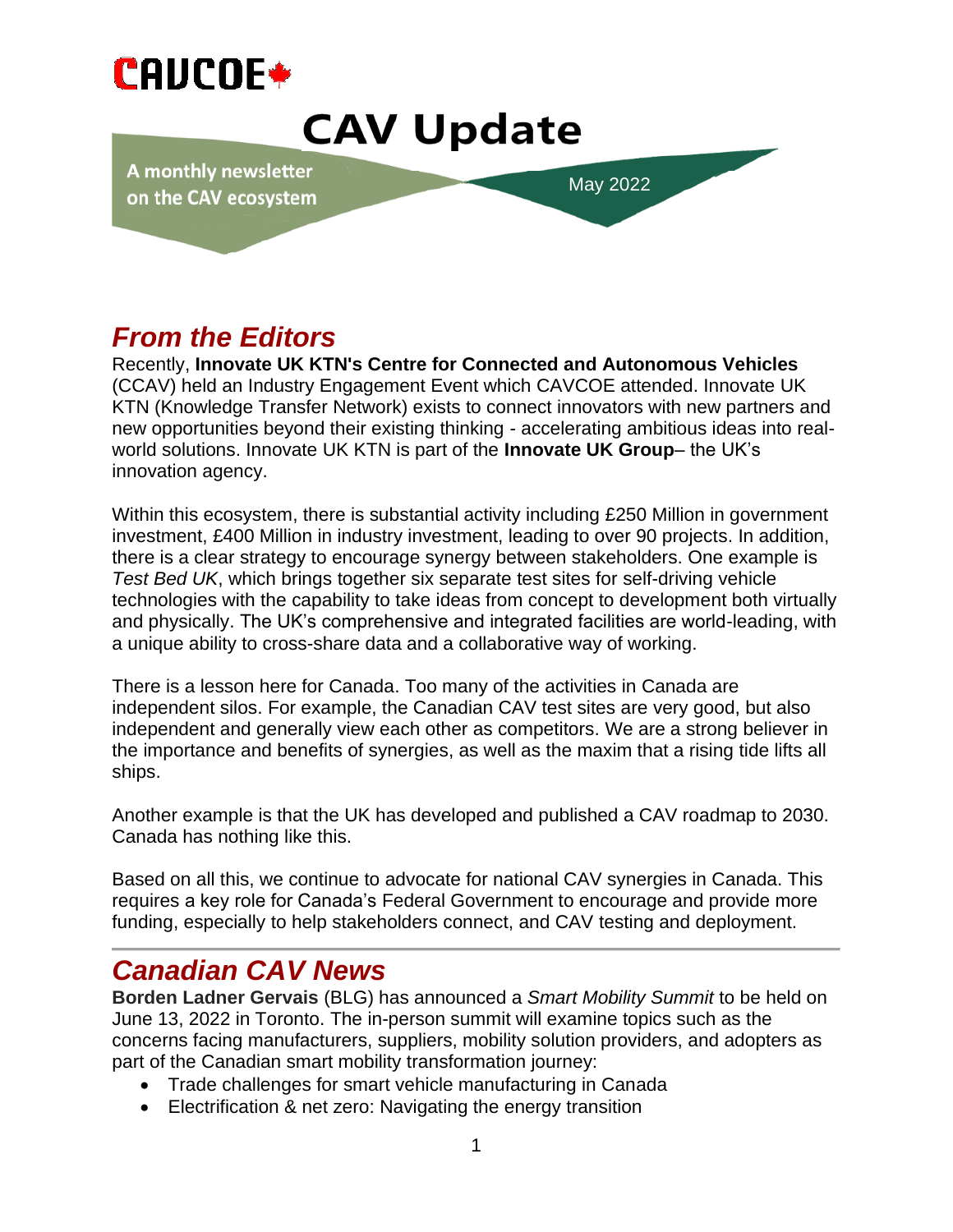- - Automated logistics solutions: use case perspectives
	- Smart mobility readiness
	- Regulations & Technology: examining smart mobility readiness

Details and registration information are [here,](https://1a22c8baa8e848a2b19bfb8efd2234a8.marketingusercontent.com/m/view/jqQGcMWJUWsiUIYcN2ftOawIAgjzNXVBJnh0NNjQxwgx) or contact Heaven Melo at [RSVPToronto@blg.com.](mailto:RSVPToronto@blg.com)

The **University of Calgary**'s Department of Mechanical and Manufacturing Engineering is host to the *Unmanned Vehicles Robotarium Lab* where advanced robotic

R&D takes place. One of the projects under development are guided and autonomous robots designed for search and rescue missions in urban environments. Backed by a \$500,000 grant from **National Sciences and Engineering Research** 

**Council** (NSERC), the University has partnered with **Canada Task Force 2** (CAN-TF2) and **Calgary Emergency Management Agency** (CEMA) for this research project. To gain a realistic understanding of how search & rescue missions are performed, the research team has interviewed many *subject-matter-experts* to learn about various situations and the type of spaces being explored in order to determine what would the best course of action. The information thus gained is used to train the robots. More information is at U of C's site at [this link.](https://news.ucalgary.ca/news/rescue-robots-go-where-people-cant?mkt_tok=MTYxLU9MTi05OTAAAAGECp3VUu05gk4hCbBLe43v9Sk2WRnOHQ4PKpNUGc1IEz1ErjymhqvT6ucRy2hts_WIRfKhRoaQyF6FzDTtiiN_sP7HV7Rpitkfl4i59gAT6PeTQrY)

Staying with robotics, Edmonton-based **Greenco Robots** manufactures robots for deployment in resturants, golf clubhouses, hotels, banquet halls and supermarkets.

Partly due to the current labour shortage in the food services industry, a Lethbridge resturant has procured one of Greenco's robots to supplement its staff. The robot named *Bella* has been a big hit with the resturant staff and



**Tesla** is often in the media over its self-driving technology. Its latest self-drive technology known as *Full Self-Drive* (FSD) has been available in Canada for about 6-months. There are approximately 1,000 *beta testers* of FSD in Canada at present. The testers are selected by Tesla based on their driving behaviour in their respective Tesla vehicles. The **CBC** published a recent report and video on one such tester living



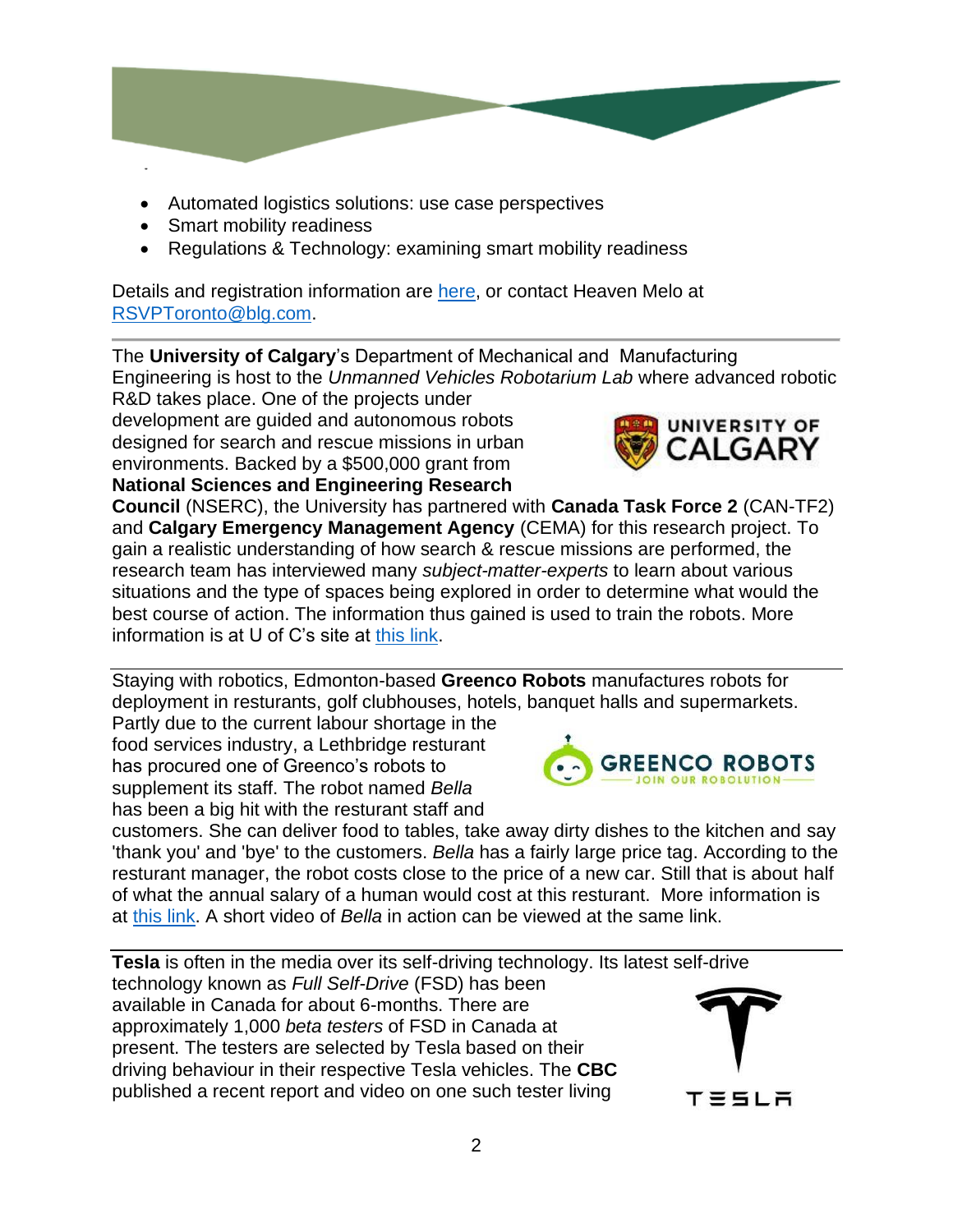in St. John's, Newfoundland. Unlike newer cities with a regular grid layout, ancient St. John's roads are mostly narrow and winding. This makes it specially challenging for Tesla's FSD to navigate and drive. The person profiled in the CBC report owns a Tesla *Model Y* which is equipped with FSD. In the narrated video, he selects the start and ends points of the route on the Model Y's touchscreen map and the vehicle does the rest, even turning on the wipers automatically when needed. The CBC report and video can be viewed at [this link.](https://www.cbc.ca/news/canada/newfoundland-labrador/self-driving-stjohns-1.6431092)

Toronto-based **AirMatrix** is a technology company specializing in development of *Unmanned Aircraft Traffic Management* (UTM) for future drone fleets deployed in urban environments. AirMatrix has partnered with the Cities of **Calgary** and **Waterloo** to deploy and test its technology in collaboration with the local drone operators. According to AirMatrix, just as cars need roads and trains need railways to properly function, future drone fleets will need precision aerial pathways to operate safely over an urban environment. The results of AirMatrix's findings will be anonymized and shared with **Transport Canada** to support the development of the standards required for the next phase of complex drone operations. More information is at [this link](https://www.smartcitiesworld.net/air-travel/calgary-helps-to-bring-commercial-drone-service-a-step-closer-in-canada-7611) or [this one.](https://drive.google.com/file/d/1h65AkVFUcRi8TP05XKe2YgfvdN36Gj89/view?usp=sharing) A short video of how AirMatrix system works can be viewed at the company's website at [this link.](https://airmatrix.ca/)



### *International CAV News*

On April 20, 2022, UK's **Department for Transport** (DfT) announced its intention to update the *Highway Code* to accommodate autonomous vehicles. This is partly due to

the rapid pace of development of CAVs in Britain and elsewhere. And according to DfT, the economic benefits of the technology are very significant. DfT predicts that the development of self-driving vehicles could create around 38,000 new, high-skilled jobs within Britain's industry which could be worth £41.7 billion by 2035 (US\$51.6 billion). The update to the *Highway Code* follows an extensive public consultation launched by the UK government. The



# Department for Transport

findings indicated that the majority of respondents were broadly supportive of the proposed changes to the *Highway Code* to clarify drivers' responsibilities in self-driving vehicles. It is expected that the introduction of the technology will begin with vehicles travelling at slow speeds on motorways, such as in congested traffic. More information is on DfT's website at [this link.](https://www.gov.uk/government/news/britain-moves-closer-to-a-self-driving-revolution)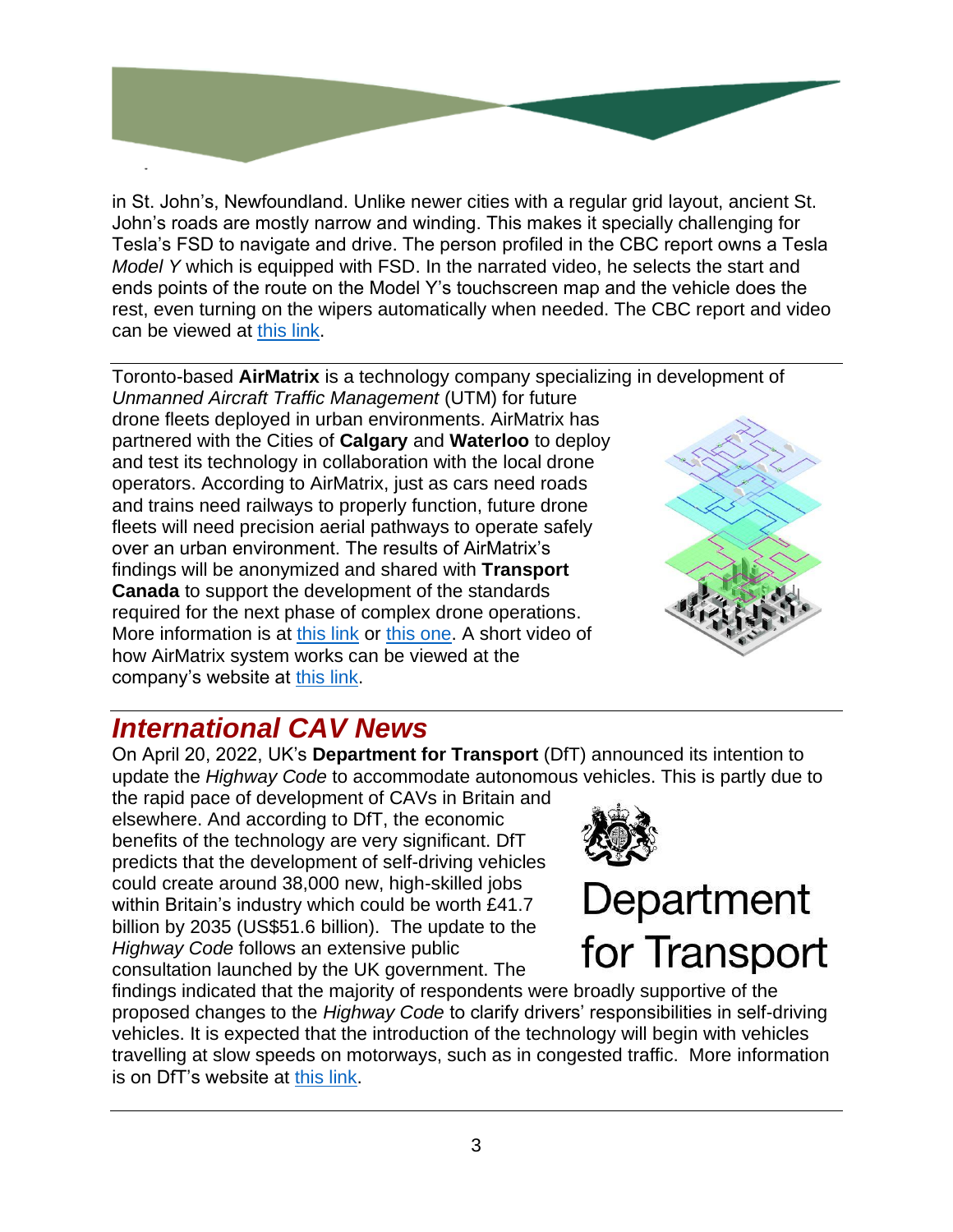Most of the development work and testing of autonomous cars and trucks occur in the U.S. sunbelt. However, expectations are that AVs be able to operate in all kinds of weather including wintery weather. To this end, automated

truck developer **Embark** initiated a winter testing program beginning in January 2022. Testing took place on a 60 mile (96.6 Km) round trip on public roads between cities of Clinton and Missoula in the state of Montana. According to

Embark, under snowy conditions, common sensors such as LiDAR do not perform that well. Same goes for the High-Definition (HD) maps used by many AV developers. Snow and ice distort HD maps hiding crucial landmarks, lane markings and other artifacts. Embark states relying more on cameras and its proprietary *Vision Map Fusion* (VMF) technology produced much better results. More information is at [this link.](https://futurride.com/2022/05/09/embark-trucks-completes-industry-firsts-in-autonomous-winter-testing-and-processing/)

In 2019, **IBM** filed a patent for a project that would permit it to manage information and interactions for autonomous vehicles using blockchain technology. Though the blockchain technology has found applications in many

business areas, automotive sector has not been one of them. IBM hopes to change this. The challenge is immense. Billions of IoT devices must interact with each other with little delay. These interactions must be auditable and shareable. One of the biggest hurdles for creating a commercial blockchain in the automotive sector is the sheer number of parties that need to be convinced to use

decentralized ledgers. IBM estimates that by 2025, up to 8 million cars may be on the road equipped with some of automated technology. More information is on IBM's site at [this link](https://www.ibm.com/blogs/blockchain/2020/04/blockchain-powered-autonomous-automobiles-can-be-the-answer/) .

Privacy advocates have been alarmed by reports that some police forces have used data gathered by autonomous vehicles for their investigations. Two of the leading AV developers **Waymo** and **Cruise** have stated that if law enforcement present their companies with a proper warrant, they will comply and disclose data from their fleet of AVs. This includes video footage captured by the AV's cameras. Through a public records request, media company **Vice** obtained a copy of a guidance document prepared by the **San Francisco Police Department** (SFPD) on how SFPD police officers should deal with autonomous vehicles if the need arises. More information is at [this link.](https://www.vice.com/en/article/v7dw8x/san-francisco-police-are-using-driverless-cars-as-mobile-surveillance-cameras) A copy of SFPD's guidance document can be viewed/downloaded at [this link.](https://drive.google.com/file/d/15Iq0AhtE9L-rpuGjQJ9niYeA1Nl-ahiQ/view?usp=sharing)





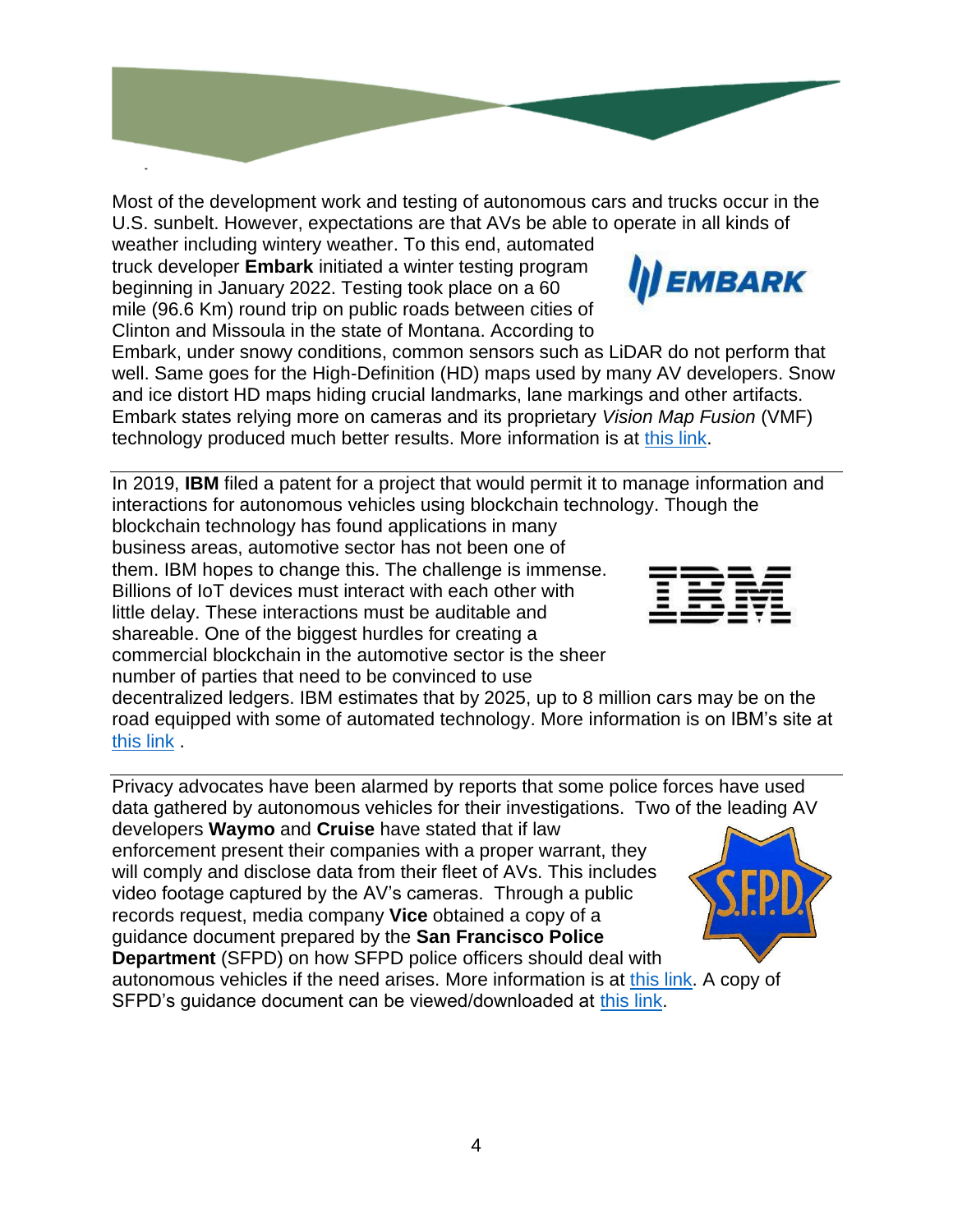

As part of its Smart City initiatives, **Seoul's Municipal Government** (SMG) is deploying

two autonomous robotic vehicles to patrol a certain district of the South Korean capital. Dubbed the *Autonomous Robot Patrol Service*, Seoul claims this to be the first municipal government to introduce robots as patrols. Two autonomous robots will be deployed on public roads to keep the city safe at night. The robots will patrol dark neighbourhoods late at night to ensure citizens can return home safely. When risks are detected, robots will send live footage to the district's CCTV control centre so that



they can rapidly respond to emergencies and prevent crimes. The robots are also capable of monitoring and warning against illegal parking activity such as obstructing the entrance to an EV charging station. More information is at [this link.](https://www.smartcitiesworld.net/internet-of-things/internet-of-things/seoul-employs-robots-and-ai-to-roll-out-further-smart-city-services)

An U.S. organization called **freeCodeCamp** is a non-profit that helps people learn to code by building projects. One of its recent courses was on how to write a simulation

program in *JavaScript* to simulate a self-driving car. The course teaches how to implement the car driving mechanics, how to define the environment,

# $freeCodeCamp(\Lambda)$

how to simulate some sensors, how to simulate traffic, how to detect collisions, and how to make the car control itself using a neural network. More information is at [this link.](https://www.freecodecamp.org/news/self-driving-car-javascript) The course includes a 2.5 hour YouTube video. The YouTube video can be viewed at [this link.](https://www.youtube.com/watch?v=Rs_rAxEsAvI)

Many companies are engaged in commercializing the nascent *electric vertical take-off* 

*and landing* (eVTOL) air vehicles (Airtaxis). These come in both manned and unmanned variety. A lot of venture capital money is supporting these developments. In what is touted as the world's first project of its kind, the UK company **Urban Air-Port** launched an experimental *vertiport* in Coventry, UK on April 25, 2022. Dubbed as *Air-One*, this demonstration project is backed by the



UK government and eVTOL developer **supernal**. Airtaxis are viewed as a new form of transport with the benefits of zero-emissions and congestion-free travel between and within cities. Urban Air-Port plans to redeploy *Air-One* to other locations after the Coventry demo project is over. The company claims it has plans for up to 200 vertiports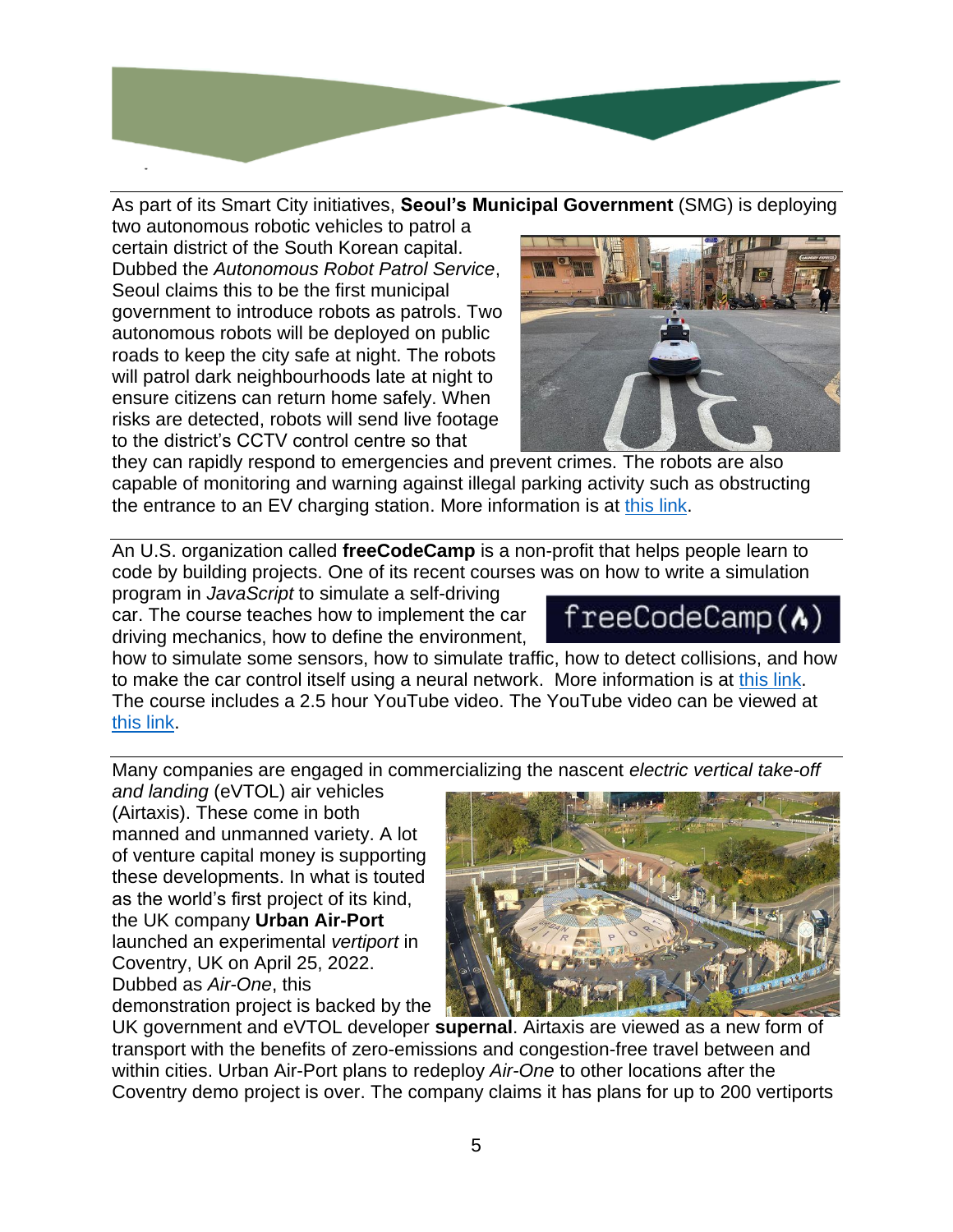

around the world including London, Los Angeles, Australia, South Korea, France, Germany, Scandinavia and South-east Asia. More information is at [this link.](https://www.itsinternational.com/its9/news/come-fly-me-coventry?utm_source=Adestra&utm_medium=email&campaign_id=3346&workspace_name=ITS%20International&workspace_id=3&project_name=E-newsletters&link_url=https%3A%2F%2Fwww.itsinternational.com%2Fits9%2Fnews%2Fcome-fly-me-coventry&link_label=Come%20fly%20with%20me%20in%20Coventry&campaign_name=ITS%20International%2028th%20April%202022%20eNewsletter&account_code=474130&email=dispo2%40telus.net) A recent **CBS 60 Minutes** report on eVTOL companies and development can also be viewed at [this link.](https://www.cbsnews.com/video/flying-vehicles-evtol-air-taxi-60-minutes-video-2022-04-17/#x) The video is 13-minutes long.

An article titled *Driverless trucks tech echoes the big tech frenzy of two decades ago* in **landline.media** looks back at some prominent firms from 20-years ago who were

promising to revolutionize the trucking industry; much as many automated trucking companies do today. The point of the article is to draw a lesson on overpromising and under-delivering. Case in point is **Peloton,** a company working on truck platooning. Founded in



2011, it raised over US\$78 million in funding, did some notable demonstrations of its technology and eventually went out of business in 2021. The article can be viewed at [this link.](https://landline.media/driverless-trucks-tech-echoes-the-big-tech-frenzy-of-two-decades-ago/)

And finally, **Dan O'Dowd** a technology billionaire from California is planning to run for a U.S. Senate seat in the June 6, 2022 primaries. He is the CEO of **Green Hills Software**

and financing his own campaign. His single issue is to reign in what he considers unsafe software deployed is self-driving cars and United States' critical infrastructure. Specifically, he has taken aim at Tesla's *Full Self-Driving* (FSD) system running in estimated 50,000 Tesla vehicles. His LinkedIn profile summary says *I am running for U.S. Senate to make computers safe for humanity and ban Tesla Full Self-Driving.*

According to Mr. O'Dowd, Tesla's FSD system,





**Making Computers Safe for Humanity** 

along with most other driving systems, are written using insecure and buggy "consumer grade" software methodologies, and thus present great risk for failure and computer intrusion. He claims that Tesla's FSD encounters a problem every 8-minutes or so. Others who disagree with O'Dowd point out that there are close to 300 companies working on various aspects of self-driving car development and that this is an industrywide challenge. At present, the driver is always supposed to be paying attention and protect the vehicle if it does something unexpected. More details at [this link.](https://www.forbes.com/sites/bradtempleton/2022/03/10/this-billionaire-says-were-doomed-if-we-dont-secure-teslas-and-infrastructure-but-only-he-knows-how/?sh=3e79183426ef)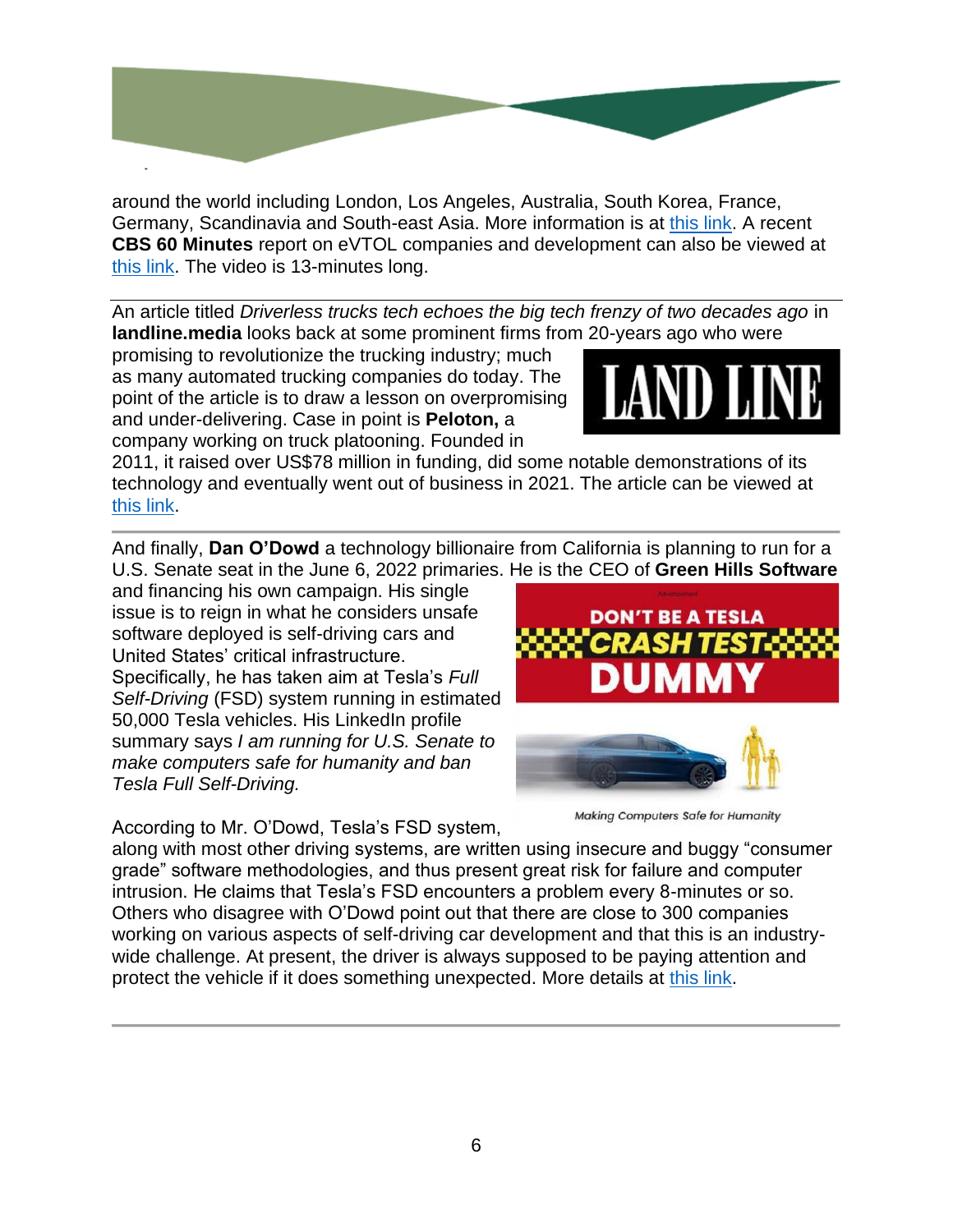

#### *CAVCOE Speakers' Bureau*

As COVID recedes, we are seeing more in-person events being planned. CAVCOE provides speakers for many different types of events across Canada, the US and overseas; we are now booking for 2022 and 2023. This keeps us busy because people understand that CAVs will have an impact on almost everything, including passenger transportation, freight and logistics, and service vehicles. On the one hand, our presentations have core messaging on the status of CAVs, their deployment scenarios, the challenges, and the impact on business plans, government policy, regulations and almost all aspects of society. On the other hand, each presentation is customized for the audience and the time available. To enquire about a speaker for your event, please write to [speakers@cavcoe.com](mailto:speakers@cavcoe.com)

### *Upcoming CAV-Related Events*

| June 8-9, 2022      | AutoTech: Detroit, Novi, Michigan                                                                                         |
|---------------------|---------------------------------------------------------------------------------------------------------------------------|
| June 9, 2022        | <b>Preparing for the Future of Autonomous Delivery Robots,</b><br>free Webinar by Innovation Factory                      |
| June 9, 2022        | <b>Automated Freight &amp; Logistics Technology Development in</b><br>UK, free Webinar by Zenzic                          |
| June 13, 2022       | <b>BLG Smart Mobility Summit, free in-person seminar,</b><br>Toronto, Ontario                                             |
| June 20-23, 2022    | <b>HxGN LIVE Global, Las Vegas, Nevada</b>                                                                                |
| June 21-23, 2022    | <b>ADAS and Autonomous Vehicle Expo, Stuttgart, Germany</b>                                                               |
| July 18-21,<br>2022 | <b>Transportation Research Board (TRB) Automated Road</b><br><b>Transportation Symposium (ARTS), Garden Grove, Calif.</b> |
| Sept 7-8, 2022      | ADAS & Autonomous Vehicle Technology Expo, San Jose,<br>California (postponed from March 2022)                            |
| Nov 16-17, 2022     | North American Winter Weather Conference, Winnipeg and<br>Thompson, Manitoba, Canada                                      |